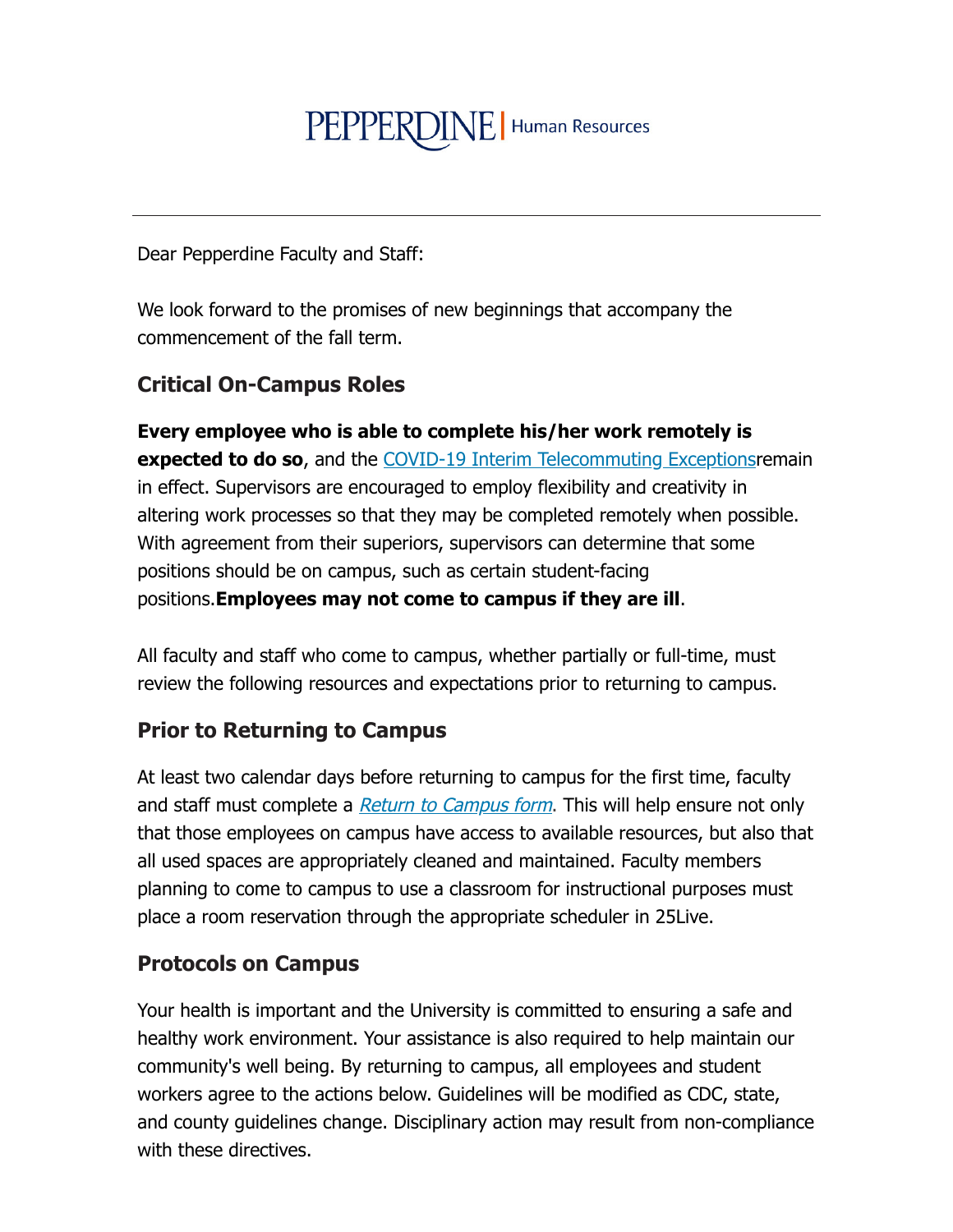- Do not come to campus if you are ill and notify your supervisor. Further, do not come to campus if you test positive for COVID-19, have COVID-19 symptoms, or if you experienced actual or potential exposure to COVID-19, and notify the Student Health Center at 310.506.4316, option 3.
- Follow Pepperdine's advice and directions regarding health and safety matters, specifically those provided by the Student Health **Center.** In the midst of this global pandemic, the University will continue to make decisions to prioritize and protect the health and safety of Pepperdine community members. Prompt adherence to public health directives is both expected and appreciated.

• Follow the Face Coverings/Social Distancing

Policies on Pepperdine's COVID-19 website. These steps ensure we keep ourselves and one another safe. Face coverings are to be worn at all times during the workday when in contact or likely to come into contact with others. You need not wear a cloth face covering when you are alone in a private office or a walled cubicle. You are expected to wash your face covering daily.

#### • Follow the cleaning and

disinfecting protocols on Pepperdine's COVID-19 website. Please be mindful to clean and disinfect high touch items (ranging from refrigerator handles to copier buttons) and common spaces (such as countertops) after use with the provided cleaning products and protocol instructions.

- Follow the guidelines specific to your building and department. Follow instructions on posted signage and ask your supervisor aboutprotocols specific to your department. Each building has marked one-way stairwells, designated entrances and exits, and posted elevator capacities, among others. Conference rooms, kitchenettes, and break rooms will have lower capacity to allow for social distancing and must be cleaned according to posted protocols. For safety reasons, some buildings have been locked and may require you to use your key or ID card to access a building. Ask your supervisor about potential access restrictions in yourwork area prior to returning to campus.
- Follow all COVID-19 Interim Protocols, including the CampusVisitor Restrictions and Travel Restrictions, and